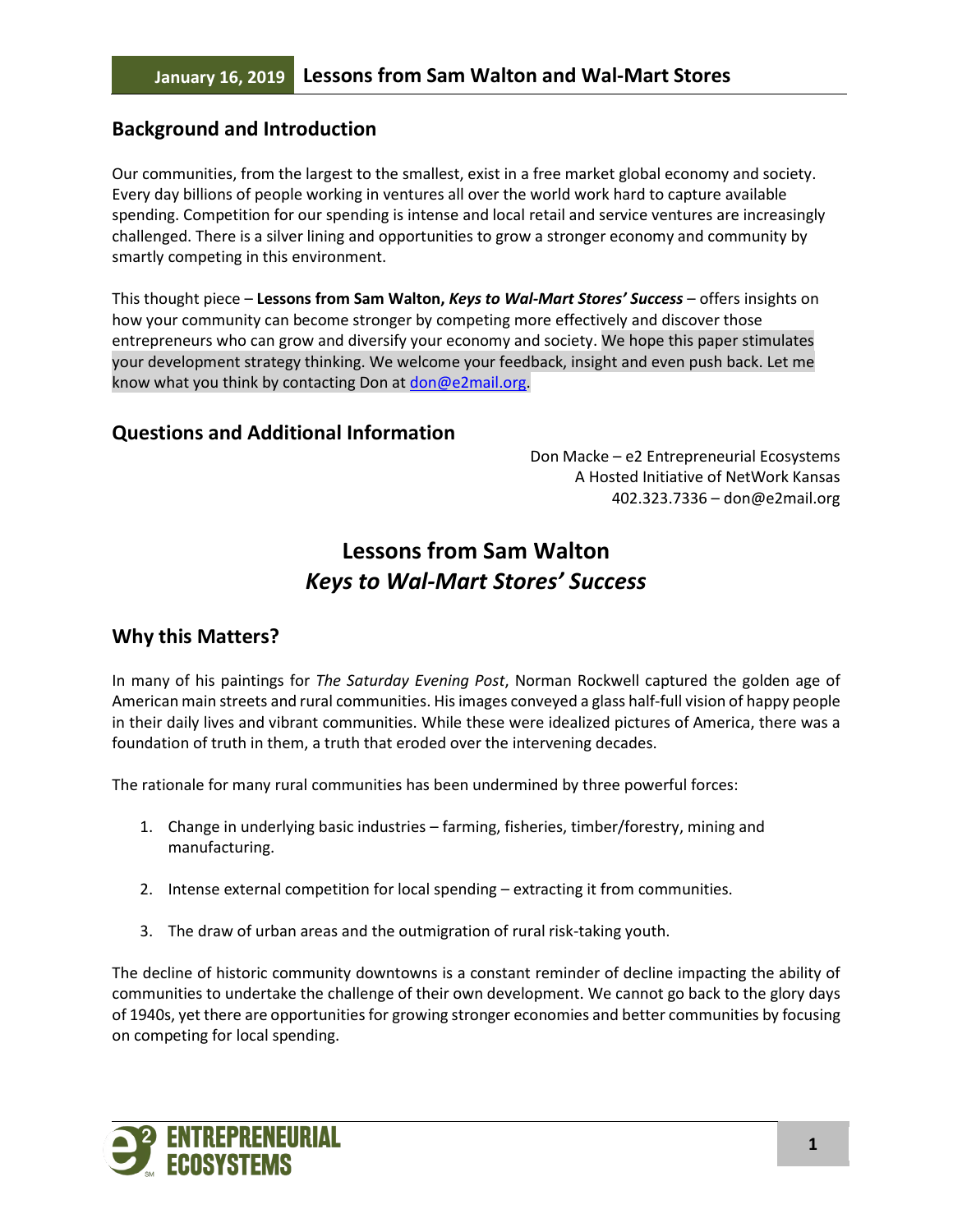These factors have impacted, in many cases negatively, the viability and prosperity of thousands of rural communities across America. This entrepreneurship strategy paper draws on lessons learned from Sam Walton, Walmart, Inc. and Wal-Mart Stores.

# **Sam Walton, Walmart, Inc. and Wal-Mart Stores… A Little Context**

**Sam Walton and Wal-Mart Stores.** By all accounts Sam Walton was born in Kingfisher, Oklahoma in 1918. He was an Eagle Scout and attended the University of Missouri where he was a member of ROTC. He was in the U.S. Army and served in the states during World War II. One of his introductions to retailing was as a management trainee with JC Penny's in Des Moines. He also worked with the Ben Franklin chain. In the summer of 1950 he opened Walton's Five and Dime in Newport, Arkansas. His first Wal-Mart Store opened in 1962 as Wal-Mart Stores Discount City in Rogers, Arkansas. By 1968 there were 24 stores and Wal-Mart Stores became a regional retail player.

Current estimates for 2018 suggest there are now nearly 12,000 stores with an international footprint, and some would suggest that Walmart, Inc., is now the world's largest retailer*. Sources: [www.entrerpreneur.com,](http://www.entrerpreneur.com/) the Economist and other biographical information. There are numerous books available about Sam Walton and Walmart, Inc.* Sam Walton's early competitive focus was on offering consistently lower prices in the hope that larger sales and volume would ensure both profitability and a competitive niche in the existing retail marketplace.

Our lessons from Sam Walton and Walmart, Inc. are not really rooted in the strategy of low prices and high volume. This is a commodity strategy that most local business cannot realistically pursue. Our lessons for a stronger local economy through smart competition can be found in Sam Walton's 10 Commandments:

- 1. Commit to your business.
- 2. Share your profits with your associates and treat them like your partners.
- 3. Energize your colleagues.
- 4. Communicate everything you possibly can to your partners.
- 5. Appreciate everything your associates do for the business.
- 6. Celebrate your success.
- 7. Listen to everyone in your company.
- 8. Exceed your customers' expectations.
- 9. Control your expenses better than your competitors.
- 10. Blaze your own path.

Chances are good that these ten pieces of advice from Sam Walton are true for entrepreneurs today. Rooted in this advice is a keen commitment to understanding your potential customers' needs and wants and smartly selecting where you can compete based on price, offerings, service and experience.

Before we get into the lessons learned, let's spend a bit more time exploring the competitive environment our communities and local businesses are experiencing today.

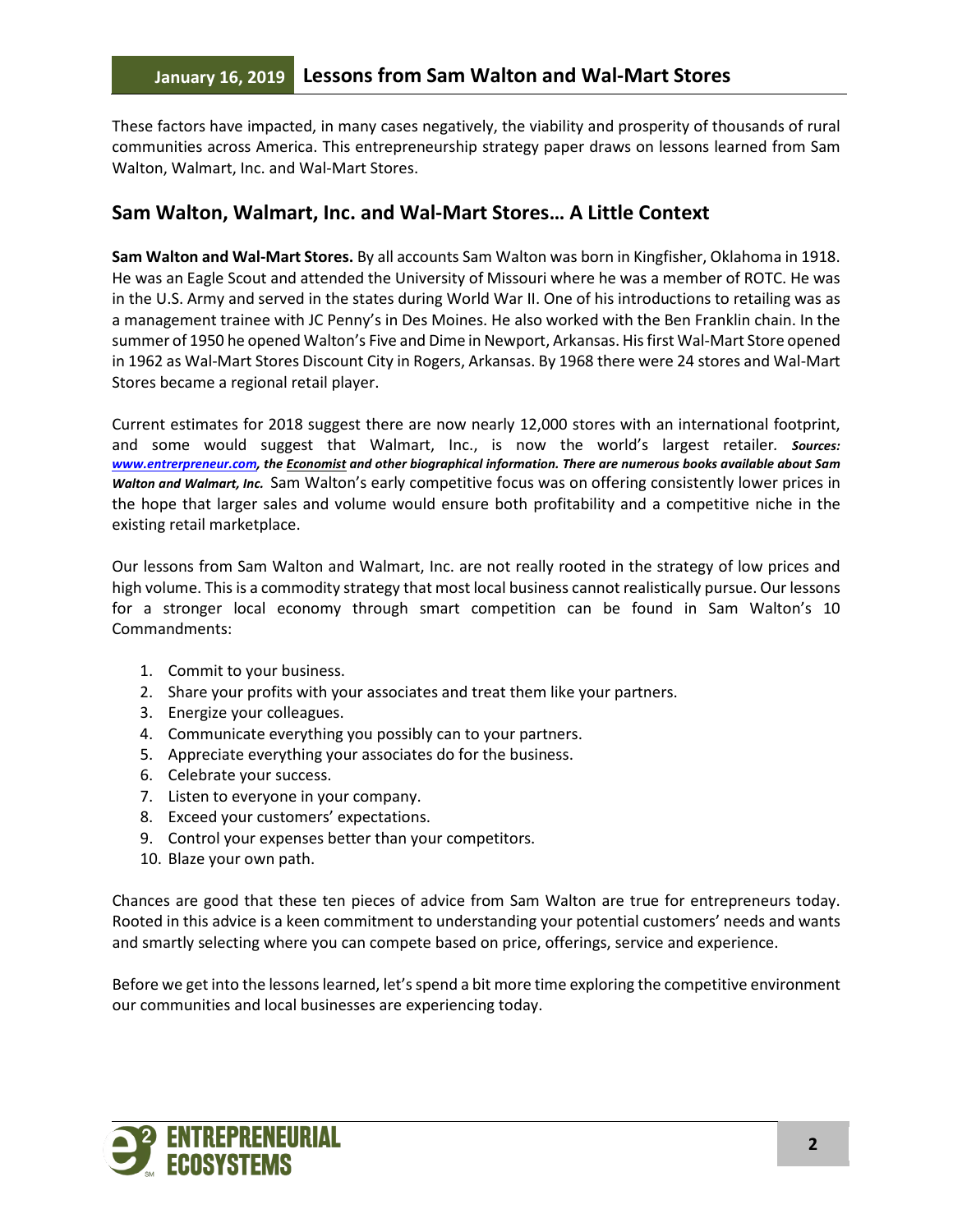# **The Drive to Capture Our Spending**

Earlier we summarized the general forces impacting rural communities. Now let's explore how a second force impacting rural communities across America. Companies seeking to generate sales and produce profits by capturing rural consumer spending have pursued four strategies over the years:

- 1. Catalogues and Mail Order (our 1929 house was a Sear's box car house kit)
- 2. Franchises (think McDonalds versus the local malt and hamburger shop)
- 3. Big Box Stores (Wal-Mart Stores started in rural Arkansas, spread through rural before hitting the cities)
- 4. Electronic Commerce (Amazon is now the world's #1 retailer)

Locally-owned retail and service businesses were the mainstay in 1940s America. World War II GIs returned home to family

Chris Gibbons, the founder of Economic Gardening, argues that the key to economic success is growing more competitive local entrepreneurs. The key to competitiveness is exploitation of genuine competitive niches.

businesses with new energy, ideas, and skills, creating a competitive edge against outside competition into the 1950s and 1960s. But by the 1970s, these Veterans and their businesses were aging and facing increasing challenges. From the 1970s to today, too often we have seen a trend of owners seeking to retire, no new owner is in place, a quick closing is announced, the business is sold, and another local vacant building is boarded up on main street.

This drive to capture local spending may seem impossible to fight. Too many business owners and communities have given up and surrendered. We would argue that in any environment there are opportunities. Let's explore how Sam Walton and Wal-Mart Stores grew from one "Five and Dime" in tiny, rural Newport, Arkansas to the world's reputed largest retailer.

# **Two Rooted Opportunities and Strategies**

# *Strategy 1 – Help Entrepreneurs Capture More Local Spending Strategy 2 – Discover Growth-Oriented Entrepreneurs and Help them Grow*

Strategy 1 centers on helping entrepreneurs capture more local consumer spending by households, government entities including schools, and non-profit organizations. Stronger entrepreneurs, who become more competitive in capturing local spending streams, also become better positioned for growth. In Strategy 2, we focus on helping those "growth-oriented" entrepreneurs target larger, often external markets, contributing to revitalization of our community's basic economies.

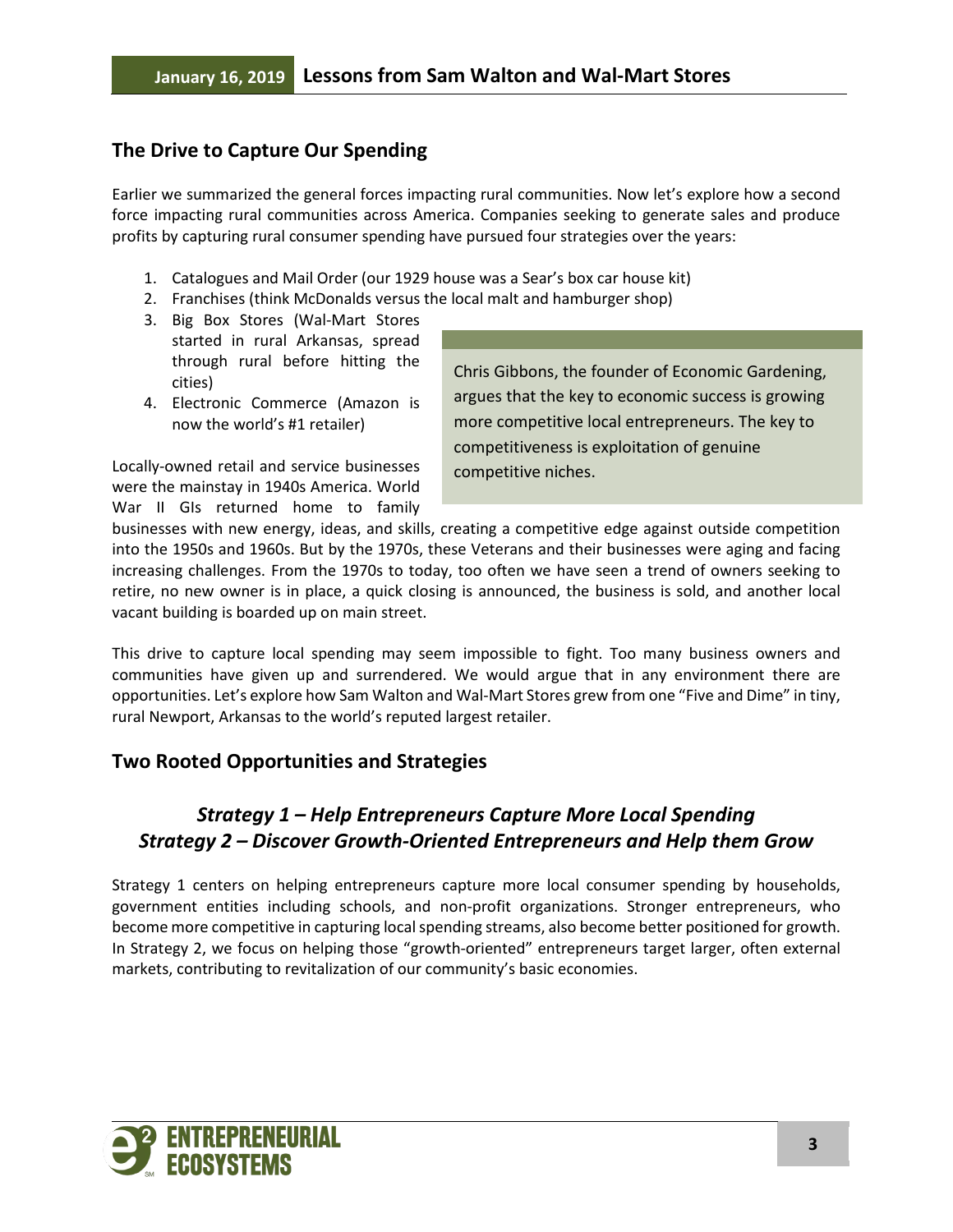Growing a stronger and more sustainable economy is rooted in two financial transactions:

| <b>Capturing Local Spending</b>                    | <b>Expanding the Basic Economy</b>                 |
|----------------------------------------------------|----------------------------------------------------|
| Competitively capturing more of a community's      | The cornerstone of economic development in the     |
| spending can increase economic activity, grow      | past 50 years has been expansion of the basic      |
| stronger businesses, generate jobs and produce     | economy. Simply put, basic industries sell outside |
| local tax base. This strategy has limits and works | of the area economy, bringing in revenues and      |
| best coupled with a strategy to expand the basic   | income, generating the opportunity for local       |
| economy.                                           | spending and wealth creation.                      |

### *Strategy #1 Strategy #2*

Some in the economic development field have focused solely on the basic economy approach, seeing it as akin to "trickle-down economics" – grow the basic part of the economy and all will be fine. What we have found is this simple formula does not necessarily result in thriving and prosperous economies or even healthy communities. Unless we can grow rooted and locally owned ventures, spending and wealth simply pass through a community undermining our end game of broadly shared and sustained community prosperity. It is within this context that our proposed two strategies are relevant.

# *Strategy #1 – Growing Stronger Locally-Rooted Entrepreneurs*

Our first strategy is centered in John McKnight's **[asset-based community development](https://en.wikipedia.org/wiki/Asset-based_community_development)** approach or ABCD**.** The asset-based approach is simple. Don't focus on developing what you do not have. Instead, spend most of your time focused on the assets and opportunities that already exist in the community. Within the entrepreneurship framework, this means focusing development energy and resources on the entrepreneurial talent already in your community.

In rural communities, most entrepreneurs have relatively small businesses. Developmentally, at any specific point in time, there is only so much capacity available to grow the venture even when greater development opportunity may be present. Helping local entrepreneurs become more competitive by capturing more local spending (a much easier and less risky proposition when compared to selling to larger markets outside of the local community) positions them for greater success and may enable some to move into the "traded" or basic economy (selling outside of the local community).

Also, focusing on local entrepreneurs and helping them capture spending leakages can help your community identify those entrepreneurs with the orientation and potential capacity for growth. This identification and development approach enables a community to begin special work with growthoriented entrepreneurs.

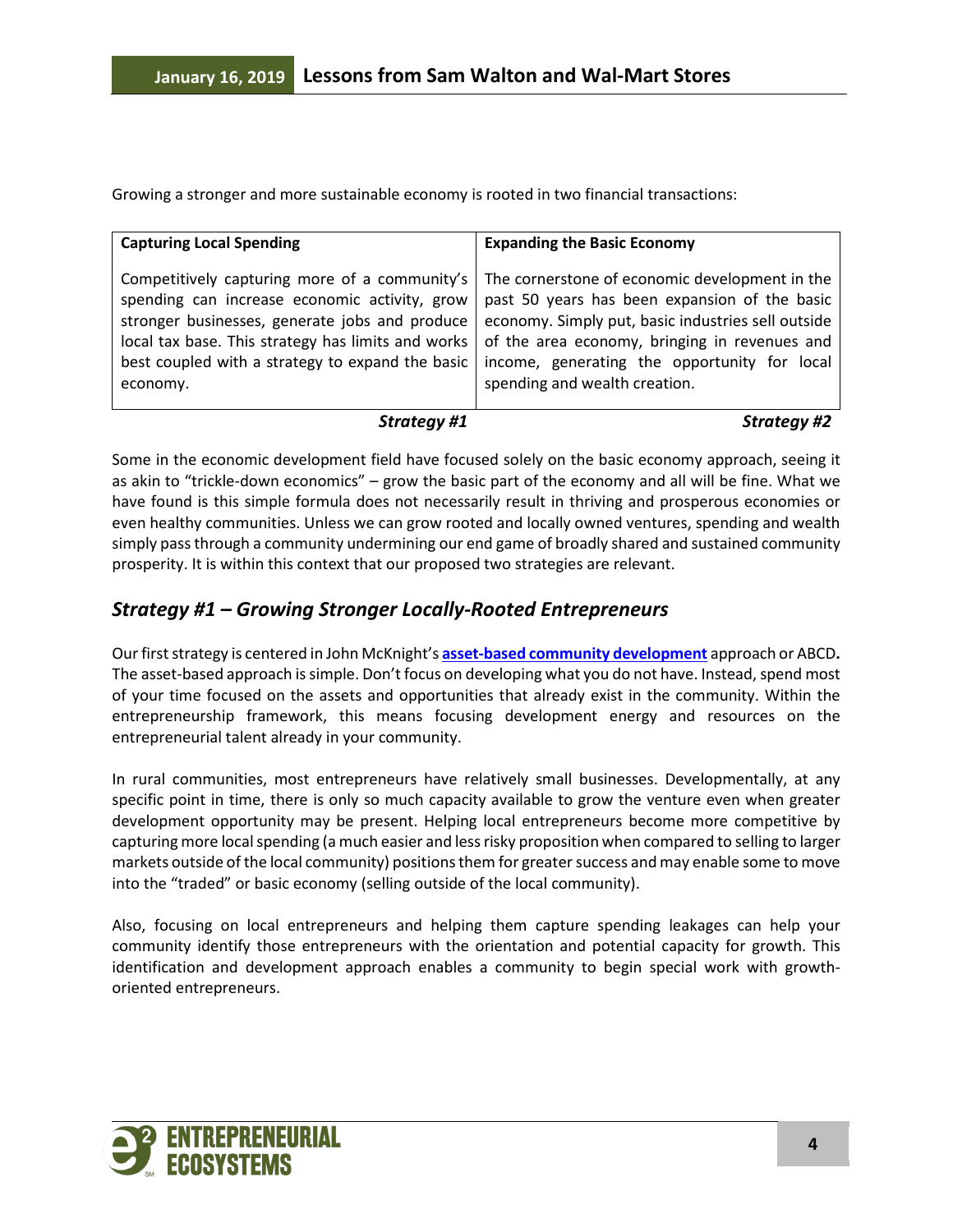**Proposed Community Engagement Process.** We need a proposition that will get local entrepreneurs to come out and engage with us. We then need a smart process that keeps them engaged. In Atwood, Kansas (county population of just 2,500), we used a simple marketing strategy to get local entrepreneurs engaged. We called it the 10% strategy, which focused on how we could work together to add just 10% to an entrepreneur's bottom line. We found this simple message, focused on increasing net income for local entrepreneurs, to be compelling.

To keep them engaged and willing to encourage others to engage, we need a "lean" and "smart" process that creates interest and value to entrepreneurs and their business from the first gathering to the last. Here are three steps we might take.

*Step 1 – Know Your Customers' Spending. We can bring market research to the table that can create an opportunity for your community's entrepreneurs to begin thinking more objectively and strategically about their current and potential customers. Through this activity, we can share some data and create some structured discussions around "knowing your customers spending habits." Remember, most business people are spending most of their time simply running their businesses. In this activity, we want to break that pattern and get them to begin thinking about their customers – positioning them to explore ways to drive more consumer spending from both existing and new customers. This activity would be structured around 90-minute time blocks with 20 minutes of market research presentation, 40 minutes of small group structured exploration and sharing, and then 20 minutes of group feedback.* 

*Step 2 – Test Ways to Capture More of their Spending. The second 90-minute session or activity builds on market opportunity discovery (session 1) and helps participants think about how to capture more of the available spending opportunity. This session introduces the "value proposition" concept (next section), how to test market potential and results in a personal game plan to exercise this process of niche market development.*

These first two sessions can be broken into additional sessions to provide more time and space for exploration, discovery, learning, and commitment to action. Additionally, this process can be focused on specific areas like tourism, recreational tourism, downtowns, artisans, and the like.

*Step 3 – Explore Value Clusters to Capture Even More Spending. Most of the competition for retail and service related spending is coming from very large companies. They have the advantage of scale which translates to lower costs and greater competitive edge. Local entrepreneurs must consider price but cannot compete alone on price. Scale and size matter. However, by collaborating, a group of smaller businesses (e.g., a main street area or recreational tourism related ventures) can achieve greater scale enabling greater market capture. This final group of sessions could use the* [WealthWorks](https://www.wealthworks.org/) *value-chain development to create larger and more competitive micro clusters.*

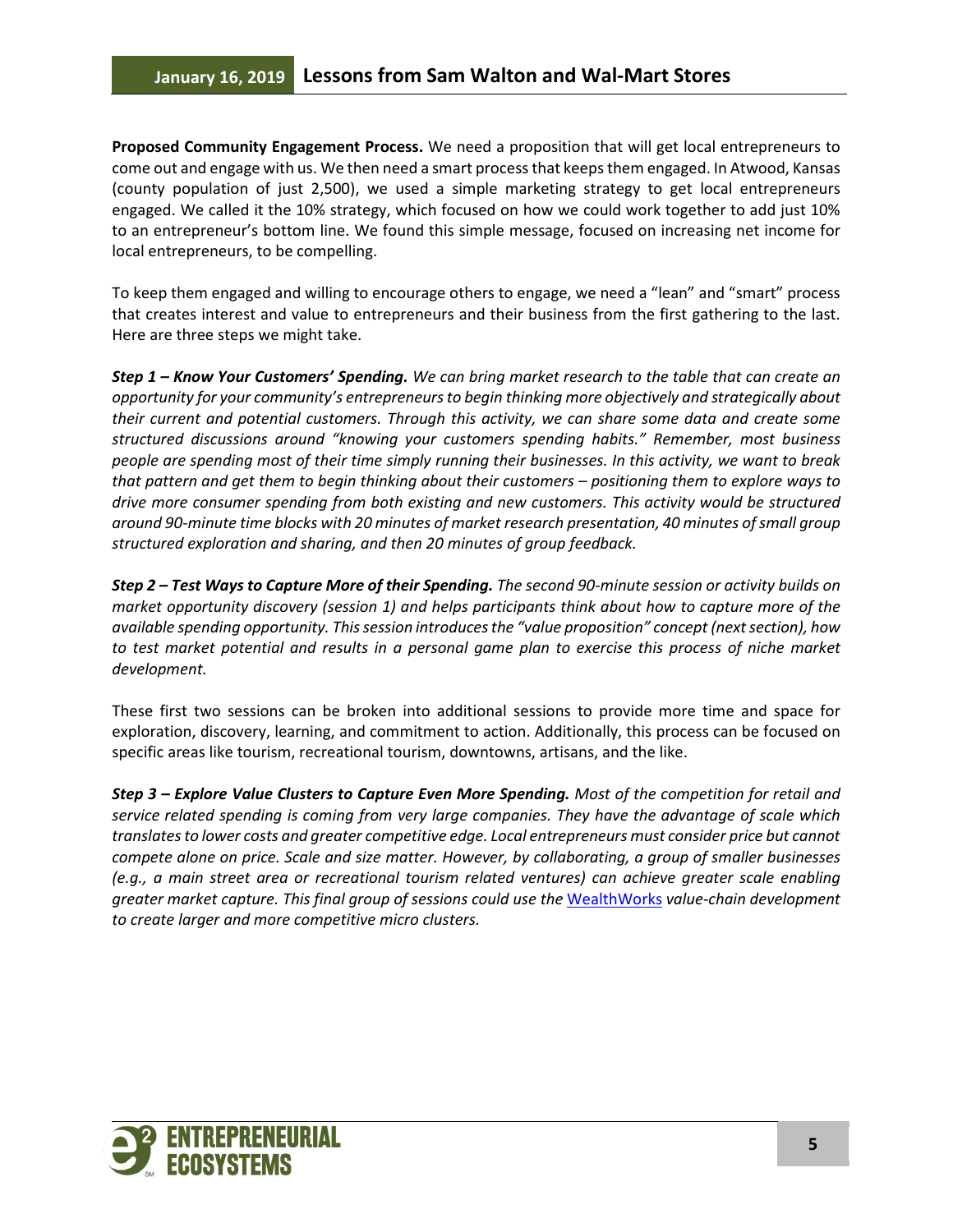**The Value Proposition.** Most small and rural entrepreneurs have not really spent much time exploring the consumer's "value proposition." The following table summarizes some of the reasons why people spend money and where they spend it:

| <b>Product or Service</b><br>Are we offering the products or services that our<br>target or potential customers desire? Part of the<br>opportunity through marketing is to let consumers<br>know of other products/services they may want.                                                   | Price – Maybe Value<br>Price is important. Wal-Mart Stores found that being<br>the lowest cost provider was hugely important with<br>rural consumers who are very cost conscious. Other<br>consumers may be more driven by "value" (e.g.,<br>quality) or "values" (e.g., local products).                |
|----------------------------------------------------------------------------------------------------------------------------------------------------------------------------------------------------------------------------------------------------------------------------------------------|----------------------------------------------------------------------------------------------------------------------------------------------------------------------------------------------------------------------------------------------------------------------------------------------------------|
| <b>Service</b><br>For some consumers, offering services – ranging from<br>friendly wait staff to a commitment to service what<br>you sell – can be a competitive advantage. Discount<br>competitors often lack this service advantage.                                                       | Convenience<br>Convenience ranging from commuter friendly hours<br>to front door parking is increasingly important. E-<br>commerce has introduced an entirely new level of<br>competition related to convenience. Just shop at<br>home and everything is delivered in a brown box at<br>your front door! |
| <b>Entertainment or Social Value - Experience</b><br>Some consumers are looking for an experience. The<br>simple act of being in a store with an attentive clerk<br>has value. Playing to entertainment or social value can<br>help position rural ventures for greater consumer<br>success. | <b>Marketing</b><br>Every person who patronizes our business is an<br>opportunity for market research. Creating systems<br>and taking time to learn from your consumers can<br>help you evolve your game plan and increase your<br>competitive advantage.                                                |

**Bring Data into Your Discussions.** Most entrepreneurs love data. The use of data can create a fun and interesting environment for strategic reflection and exploration. One of Esri's lines of business is helping companies like Starbucks find locations for new stores. While we do not pay for higher level Esri data, we can use affordable data to provide your entrepreneurs with windows into their markets and consumers. In this section of Strategy One, we overview and illustrate how the various "affordable" Esri reports can be used to understand opportunities by using Pomeroy, Ohio data as an example.

**Defining the Community.** It is critically important to slow down and have a thoughtful discussion on defining one's community. Initially our Development Opportunity Profile looked at Pomeroy through the lens of its host county. Like Goldilocks and the three bears, the county level data was too large. Then we pulled data for the immediate zip code area where the city of Pomeroy is located. In this case, further discussion resolved that this geography was too small. Finally, leaders in Pomeroy studied the zip code maps we provided and self-defined the Pomeroy community as a four-zip code region (just right!). Lesson learned – taking time to be thoughtful about defining the community really can matter.

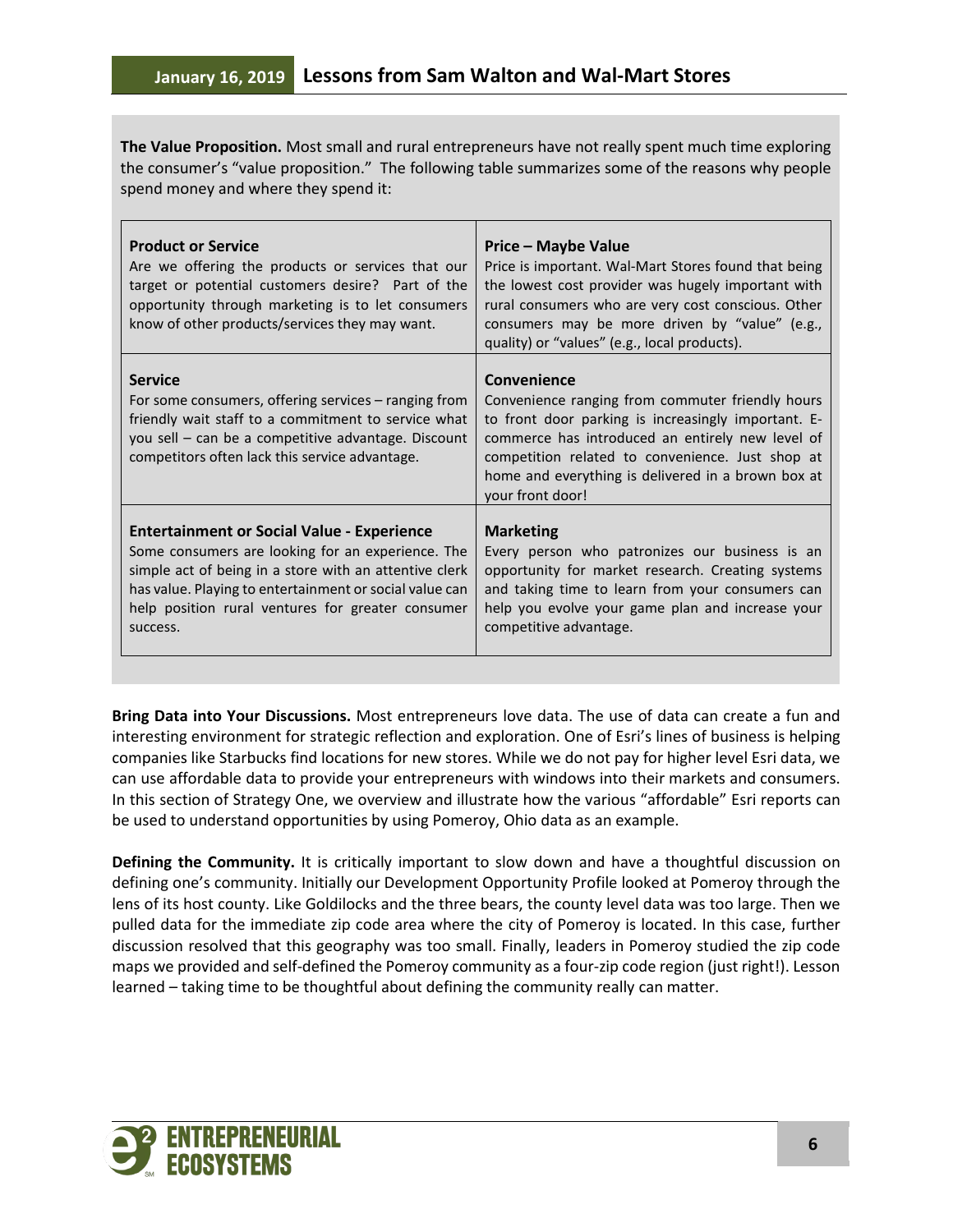#### [Cite your source here.]



# **January 16, 2019 Lessons from Sam Walton and Wal-Mart Stores**

**Using Esri Market Research Reports.** With the community defined, we can use a range of Esri market research profiles offering from "broad to narrow" perspectives. These profiles are described below, and the embedded hot links connect to the actual reports for the four zip code community of Pomeroy.

*Retail MarketPlace Profile. In our Development Opportunity Profile, we share the Esri Retail MarketPlace Profile that details estimated retail demand, supply spending leakage or surplus. [This report](https://drive.google.com/open?id=0B6OdhObuCCdFbkNyU2dtSjl5SEU) is high level and a great place to start. Supporting the Retail MarketPlace Profile are two other reports that can be used in an introduction and at a higher overview level:* [Market Profile](https://drive.google.com/open?id=1wILYgAk0WC4iQV22Y6jDRtH2PQ-ABYhs) *and the* [Tapestry Segmentation Area](https://drive.google.com/open?id=0B6OdhObuCCdFa2lsWHB1N1BKYnM)  [Profile](https://drive.google.com/open?id=0B6OdhObuCCdFa2lsWHB1N1BKYnM) *(e.g., kinds of households residing in the community). The Market Profile provides a "census type" overview of the households residing in the community. The Tapestry Profile identifies those household types that are resident in the community. Within this Profile there are hot links to four-page descriptive summaries of the attributes (as consumers) of these household types. This can be great information in thinking about your consumers and their likely preferences. We also suggest the use of the Household*  [Disposable Income Profile](https://drive.google.com/open?id=0B6OdhObuCCdFd1Z6UGU3bjlreXc)*. This profile can be used to estimate total potential community consumer spending for households only (does not reflect business, non-profit or governmental consumers).*

*Market Potential Profiles. Esri produces several more detailed and granular market potential profiles including:*

- $\Rightarrow$  [Retail Market Potential](https://drive.google.com/open?id=19owzaWP5SnSpyJHyo-_iPyEAjvqrTUdO)
- **[Electronics and Internet Market Potential](https://drive.google.com/open?id=1eZx79DY774sEX-Boi46dj5nt8WU_osJZ)**
- $\Rightarrow$  [Finances Market Potential](https://drive.google.com/open?id=1bBh9SxoEry0j6lzb-NiF2hBF_FmJ6696)
- → [Health and Beauty Market Potential](https://drive.google.com/open?id=1oaQU99GQ0iqz999lZ9AfCV3ikD7dqDF_)
- $\Rightarrow$  [Restaurant Market Potential](https://drive.google.com/open?id=1GSrqM1cq7q3nL7gWHUXQM2fP-rVCqTIy)
- $\Rightarrow$  [Pets and Products Market Potential](https://drive.google.com/open?id=1ipmNHydZ81ST5dai6-Cty9X-s-BRhYY2)

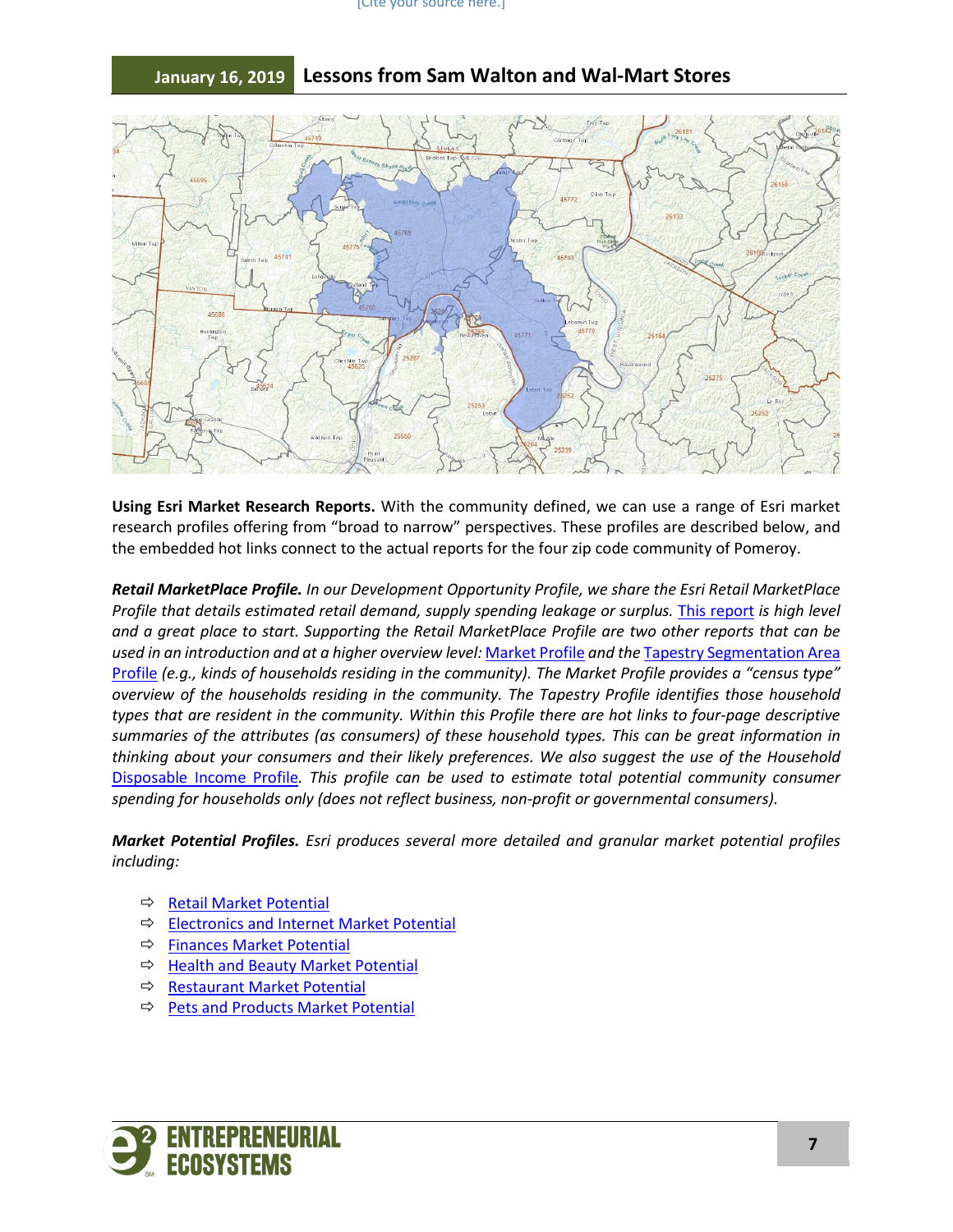# **January 16, 2019 Lessons from Sam Walton and Wal-Mart Stores**

These profiles are very detailed and estimate likely consumer behavior. Take a look at the Restaurant [Market Potential Profile](https://drive.google.com/open?id=1GSrqM1cq7q3nL7gWHUXQM2fP-rVCqTIy) *as an illustration. It estimates the number of adult consumers who have spent less than \$11 in the last six months at fast food/drive in. For Pomeroy, it is 663 consumers or 5.3% of all consumers and this group is above average when compared to the U.S. benchmarks. This level of detail can become a distraction for some entrepreneurs so keeping them focused will be a challenge of the community engagement process.*

*Expenditure Reports. Complimenting the Market Potential Profiles are a series of Consumer Expenditure Reports focusing on the following areas:*

- $\Rightarrow$  [House and Home Expenditures](https://drive.google.com/open?id=1VOz1Fxgj953hQ4bNUQFSK91zDqAZV7AC)
- $\Rightarrow$  [Retail Goods and Services Expenditures](https://drive.google.com/open?id=1_9U9sk4K6YJ_vZv5huEp4ouhbKlPh4Jj)
- $\Rightarrow$  [Automotive Aftermarket Expenditures](https://drive.google.com/open?id=1V8NmyzL6z2-ljEY_qFgDbK-OHc_sfHp8)
- $\Rightarrow$  [Financial Expenditures](https://drive.google.com/open?id=1MeWbPrMO3rUpZyEak-2FFnxRVBJ63Gu0)
- $\Rightarrow$  [Medical Expenditures](https://drive.google.com/open?id=1Yu9JfWHhgF3Bq6WLiV5nBWbAluFxRBeS)
- $\Rightarrow$  [Recreation Expenditures](https://drive.google.com/open?id=1FV0hRRNd_AFDdzNoIv_JPSUKlJ_fn96S)

*Again, these reports are detailed and provide benchmarking to U.S. averages, estimates of average amounts being spent by category and total estimated expenditures by category. For example, the*  [Recreation Expenditures Report](https://drive.google.com/open?id=1FV0hRRNd_AFDdzNoIv_JPSUKlJ_fn96S) *estimates that Pomeroy consumers (per household values) spend \$78.04 per year on "toys, games, crafts and hobbies." Total 2017 estimates spending for this higher-level group (there are five sub-categories) is estimated at \$497,585. Pomeroy consumers when compared to the U.S. spend on 64% on goods and services in this consumer spending category.*

*Competitors. Esri also produces information about shopping centers. The link is a [map](https://drive.google.com/open?id=1ztHBINe0KNJnLlb_u-XCHjW9m5pEB5nx) of the commercial space concentrations in the Pomeroy area. The map is telling. There are no adjacent major box stores or concentrations of shopping center real estate within the four zip code area.*

# *Strategy #2* **– Supporting Growth-Oriented Entrepreneurs**

The research is clear: locally rooted and growth-oriented entrepreneurial ventures create the overwhelming share of net new jobs in America. If it would be helpful as you engage your communities, we could pull together research-based information supporting this point. Additionally, our Development Opportunity Profiles provide localized information supporting this point.

By first helping your entrepreneurs capture more local spending – with the data and engagement process described above – you can identify and engage your entrepreneurial talent. In helping some of this talent become more competitive, we are growing more capable, rooted entrepreneurial talent. It is not unrealistic in this scenario that 5% to 15% of these local entrepreneurs may evolve both the potential and desire for growth.

Sam Walton did not know he and Walmart, Inc. would become the world's largest retailer. There beginnings were humble and their rise to scale and impact typical of most growth entrepreneurial ventures. While Sam Walton's and Walmart, Inc.'s accomplishments are unique, we constantly find the seed stock for other growth entrepreneurs in every community we visit and explore. Most of these